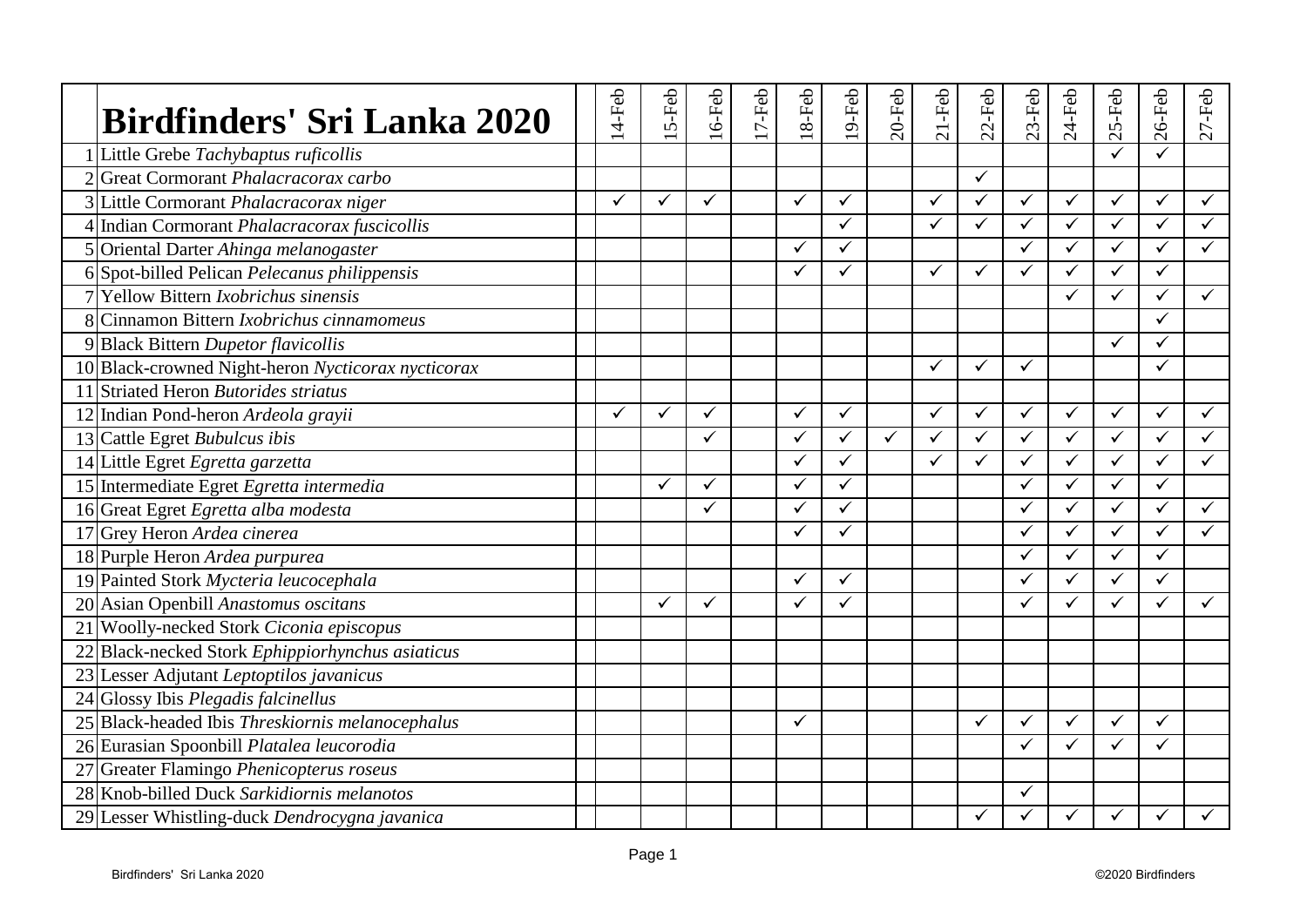| <b>Birdfinders' Sri Lanka 2020</b>                   | 14-Feb | 5-Feb        | $16$ -Feb    | $17-Feb$ | $18-Feb$     | $19$ -Feb    | $20$ -Feb    | $21-Feb$     | $22$ -Feb    | $23$ -Feb    | $24-Feb$ | $25$ -Feb    | $26$ -Feb    | $27-Feb$ |
|------------------------------------------------------|--------|--------------|--------------|----------|--------------|--------------|--------------|--------------|--------------|--------------|----------|--------------|--------------|----------|
| 30 Cotton Pygmy-goose Nettapus coromandelianus       |        |              |              |          |              |              |              |              |              |              |          |              |              |          |
| 31 Eurasian Wigeon Anas penelope                     |        |              |              |          |              |              |              |              |              |              |          |              |              |          |
| 32 Green-winged Teal Anas crecca crecca              |        |              |              |          |              |              |              |              |              |              |          |              |              |          |
| 33 Northern Pintail Anas acuta                       |        |              |              |          |              |              |              |              |              |              |          |              |              |          |
| 34 Garganey Anas querquedula                         |        |              |              |          |              |              |              |              |              |              |          | ✓            |              |          |
| 35 Northern Shoveler Anas clypeata                   |        |              |              |          |              |              |              |              |              |              |          |              |              |          |
| 36 Jerdon's Baza Aviceda jerdoni                     |        |              |              |          |              |              |              |              |              |              |          |              |              |          |
| 37 Oriental Honey-buzzard Pernis ptilorhynchus       |        | ✓            | $\checkmark$ |          |              |              |              |              |              |              |          |              |              |          |
| 38 Black-shoulded Kite Elanus caeruleus              |        |              |              |          |              | $\checkmark$ | $\checkmark$ |              |              |              |          |              |              |          |
| 39 Brahminy Kite Haliastur indus                     | ✓      | ✓            | $\checkmark$ |          | ✓            | $\checkmark$ | ✓            | $\checkmark$ | $\checkmark$ | ✓            | ✓        | $\checkmark$ | $\checkmark$ |          |
| 40 White-bellied Sea-eagle Haliaeetus leucogaster    |        |              |              |          |              | $\checkmark$ |              | ✓            | $\checkmark$ | $\checkmark$ | ✓        | ✓            | ✓            |          |
| 41 Grey-headed Fish-eagle Icthyophaga icthyaetus     |        |              |              |          | ✓            |              |              |              |              |              |          |              | ✓            |          |
| 42 Crested Serpent-eagle Spilornis cheela            | ✓      | $\checkmark$ |              |          | $\checkmark$ |              |              |              |              |              |          |              |              |          |
| 43 Western Marsh-harrier Circus aeruginosus          |        |              |              |          |              |              |              |              |              |              |          |              |              |          |
| 44 Pallid Harrier Circus macrourus                   |        |              |              |          |              |              |              |              |              |              |          |              |              |          |
| 45 Monagu's Harrier Circus pygargus                  |        |              |              |          |              |              |              |              |              |              |          |              |              |          |
| 46 Pied Harrier Circus melanoleucos                  |        |              |              |          |              |              |              |              |              |              |          |              |              |          |
| 47 Crested Goshawk Accipiter trivirgatus             |        |              |              |          |              |              |              |              |              |              |          |              |              |          |
| 48 Shikra Accipiter badius                           | ✓      | ✓            |              |          |              |              |              |              | ✓            | $\checkmark$ |          |              |              |          |
| 49 Besra Accipiter virgatus                          |        |              |              |          |              |              |              |              |              |              |          |              |              |          |
| 50 Long-legged Buzzard Buteo rufinus                 |        |              |              |          |              |              | ✓            |              |              |              |          |              |              |          |
| 51 Common Buzzard Buteo buteo                        |        |              |              |          |              |              |              |              |              |              |          |              |              |          |
| 52 Black Eagle Ictinaetus malayensis                 |        |              |              |          | ✓            |              |              |              |              |              |          |              |              |          |
| 53 Booted Eagle Hieraaetus pennatus                  |        |              |              |          |              |              |              |              |              |              |          |              |              |          |
| 54 Rufous-bellied Eagle Hieraaetus kienerii          |        |              |              |          |              |              |              |              |              |              |          |              |              |          |
| 55 Crested Hawk-eagle Nisaetus cirrhatus ceylonensis |        |              |              |          | $\checkmark$ | ✓            |              |              |              | ✓            |          | ✓            |              |          |
| 56 Legge's Hawk-eagle Nisaetus kelaarti              |        |              |              | ✓        |              |              |              |              |              |              |          |              |              |          |
| 57 Osprey Pandion haliaetus                          |        |              |              |          |              |              |              |              |              |              |          |              |              |          |
| 58 Common Kestrel Falco tinnunculus                  |        |              |              |          |              |              |              |              |              |              |          |              |              |          |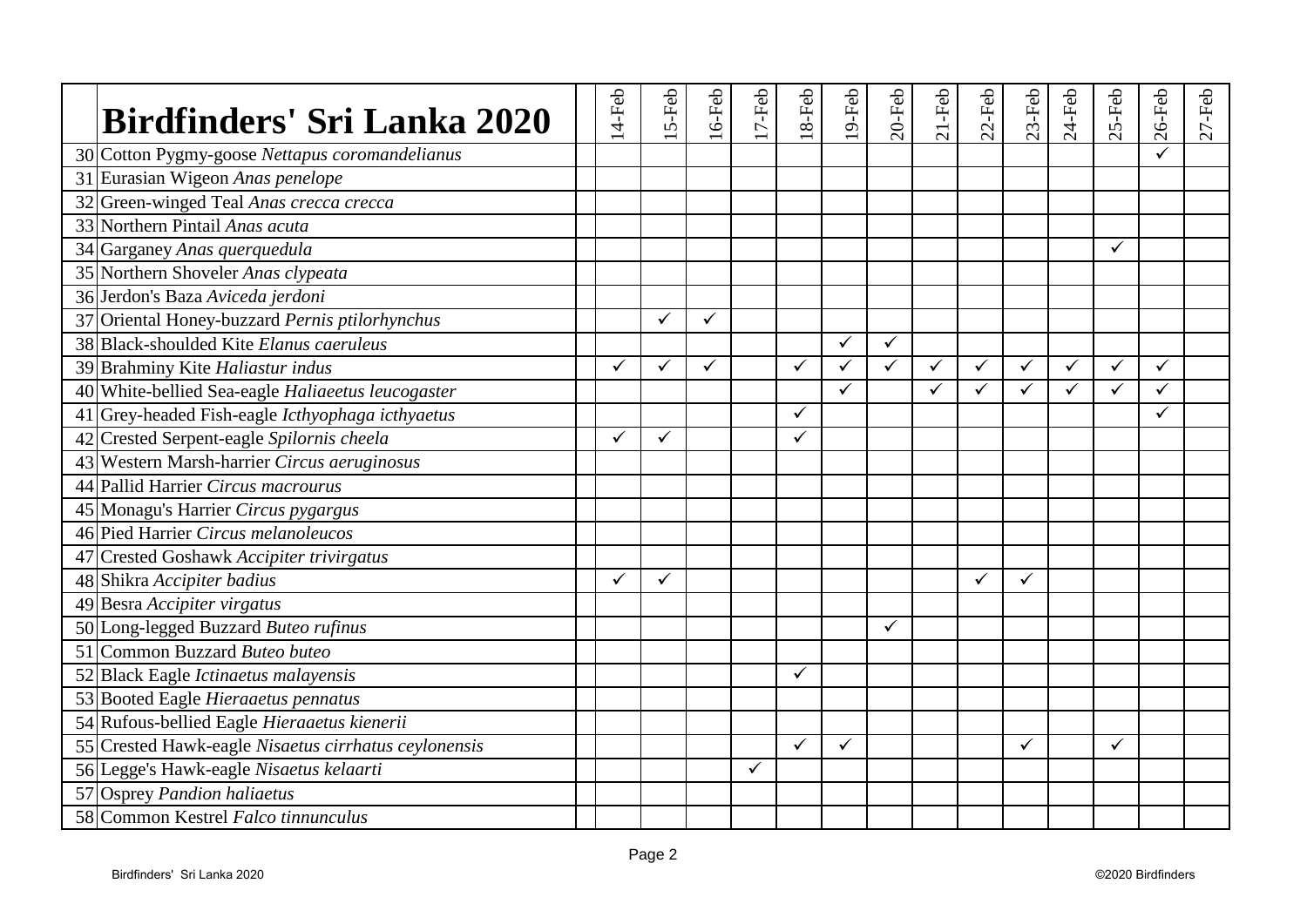| Birdfinders' Sri Lanka 2020                                   |   | $14$ -Feb | 5-Feb        | 6-Feb | 7-Feb        | 8-Feb | 9-Feb        | $20$ -Feb | $21-Feb$ | $22$ -Feb    | $23$ -Feb    | $24-Feb$     | S-Feb<br>$\sim$ | $26$ -Feb    | $27 - Feb$   |
|---------------------------------------------------------------|---|-----------|--------------|-------|--------------|-------|--------------|-----------|----------|--------------|--------------|--------------|-----------------|--------------|--------------|
| 59 Oriental Hobby Falco severus                               |   |           |              |       |              |       |              |           |          |              |              |              |                 |              |              |
| 60 Peregrine (Shaheen) Falcon Falco (peregrinus) peregrinator |   |           |              |       |              |       |              |           |          |              |              |              |                 |              |              |
| 61 Painted Francolin Francolinus pictus                       |   |           |              |       |              |       |              |           |          |              |              |              |                 |              |              |
| 62 Blue-breasted Quail Coturnix chinensis                     |   |           |              |       |              |       |              |           |          |              |              |              |                 |              |              |
| 63 Rain Quail Coturnix coromandelica                          |   |           |              |       |              |       |              |           |          |              |              |              |                 |              |              |
| 64 Jungle Bush-quail Perdicula asiatica                       |   |           |              |       |              |       |              |           |          |              |              |              |                 |              |              |
| 65 Sri Lanka Spurfowl Galloperdix bicalacarata                | E |           |              |       | $\checkmark$ |       |              |           |          |              |              |              |                 |              |              |
| 66 Sri Lanka Junglefowl Gallus lafayettii                     | E |           | ✓            | ✓     | $\checkmark$ | ✓     | $\checkmark$ |           |          |              |              |              | ✓               |              |              |
| 67 Indian Peafowl Pavo cristatus                              |   |           |              |       |              | ✓     | ✓            |           |          |              | ✓            | ✓            |                 | $\checkmark$ |              |
| 68 Barred Buttonquail Turnix suscitator                       |   |           |              |       |              |       |              |           |          |              |              |              | ✓               |              |              |
| 69 Slaty-breasted Rail Rallus striatus                        |   |           |              |       |              |       |              |           |          |              |              |              |                 |              |              |
| 70 Slaty-legged Crake Rallina eurisonoides                    |   |           |              |       |              |       |              |           |          |              |              |              |                 |              |              |
| 71 Baillon's Crake Zapornia pussila                           |   |           |              |       |              |       |              |           |          |              |              |              |                 |              |              |
| 72 Ruddy-breasted Crake Zapornia fusca                        |   |           |              |       |              |       |              |           |          |              |              |              |                 |              |              |
| 73 White-breasted Waterhen Amaurornis phoenicurus             |   |           | $\checkmark$ | ✓     | $\checkmark$ | ✓     |              |           |          | $\checkmark$ | $\checkmark$ | ✓            | ✓               | $\checkmark$ | $\checkmark$ |
| 74 Eurasian Moorhen Gallinula chloropus                       |   |           |              |       |              |       |              |           |          |              |              | $\checkmark$ |                 |              |              |
| 75 Grey-headed Swamphen Porphyrio poliocephalis               |   |           |              |       |              |       |              |           |          | ✓            | ✓            | ✓            | ✓               | $\checkmark$ |              |
| 76 Watercock Gallicrex cinerea                                |   |           |              |       |              |       |              |           |          |              |              |              |                 | ✓            |              |
| 77 Pheasant-tailed Jacana Hydrophasianus chirurgus            |   |           |              |       |              |       |              |           |          |              | $\checkmark$ | $\checkmark$ | ✓               | $\checkmark$ |              |
| 78 Greater Painted-snipe Rostratula benghalensis              |   |           |              |       |              |       |              |           |          |              |              |              |                 |              |              |
| 79 Eurasian Oystercatcher Haematopus ostralegus               |   |           |              |       |              |       |              |           |          |              |              |              |                 |              |              |
| 80 Black-winged Stilt Himantopus himantopus                   |   |           |              |       |              |       | $\checkmark$ |           |          |              | ✓            | ✓            | ✓               | $\checkmark$ |              |
| 81 Pied Avocet Recurvirostra avosetta                         |   |           |              |       |              |       |              |           |          |              |              |              |                 |              |              |
| 82 Indian Thick-knee Burhinus indicus                         |   |           |              |       |              |       |              |           |          |              |              |              |                 |              |              |
| 83 Great Thick-knee <i>Esacus recurvirostris</i>              |   |           |              |       |              |       |              |           |          |              |              |              | ✓               | $\checkmark$ |              |
| 84 Collared Pratincole Glareola pratincola                    |   |           |              |       |              |       |              |           |          |              |              |              |                 | ✓            |              |
| 85 Oriental Pratincole Glareola maldivarum                    |   |           |              |       |              |       |              |           |          |              |              |              |                 | ✓            |              |
| 86 Small Pratincole Glareola lactea                           |   |           |              |       |              |       |              |           |          |              |              |              |                 |              |              |
| 87 Little Ringed Plover Charandrius dubius                    |   |           |              |       |              |       |              |           |          |              |              |              |                 |              |              |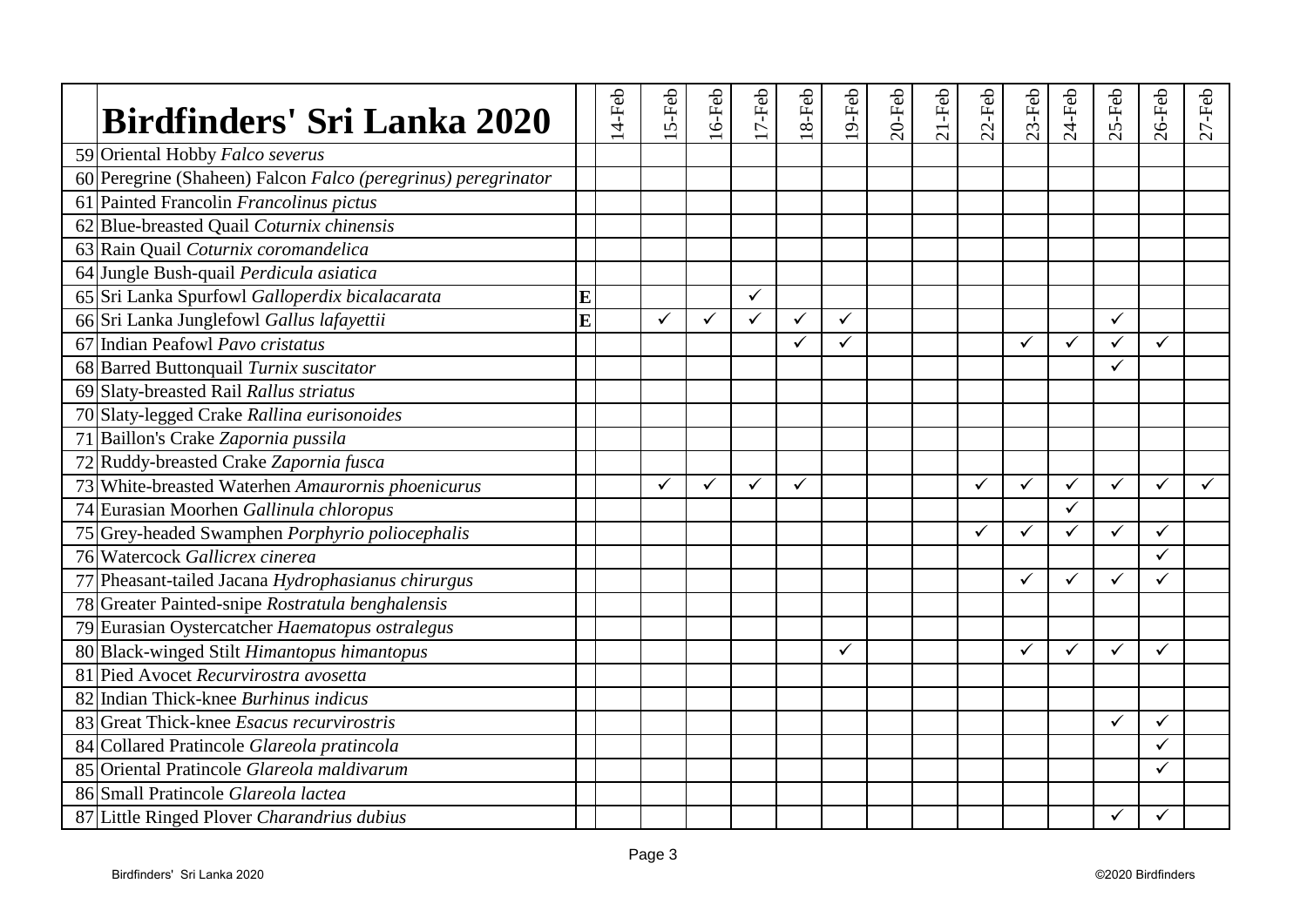| <b>Birdfinders' Sri Lanka 2020</b>              | $14$ -Feb | 5-Feb | $16$ -Feb | $17-Feb$ | $18-Feb$     | 19-Feb       | $20$ -Feb | $21-Feb$ | $22$ -Feb | $23$ -Feb    | $24-Feb$     | $25$ -Feb | $26$ -Feb    | $27 - Feb$ |
|-------------------------------------------------|-----------|-------|-----------|----------|--------------|--------------|-----------|----------|-----------|--------------|--------------|-----------|--------------|------------|
| 88 Common Ringed Plover Charadrius hiaticula    |           |       |           |          |              |              |           |          |           |              |              |           |              |            |
| 89 Kentish Plover Charandrius alexandrinus      |           |       |           |          |              |              |           |          |           |              |              | ✓         | $\checkmark$ |            |
| 90 Lesser Sandplover Charadrius mongolus        |           |       |           |          |              | $\checkmark$ |           |          |           |              | $\checkmark$ | ✓         | $\checkmark$ |            |
| 91 Greater Sandplover Charadrius leschenaultii  |           |       |           |          |              |              |           |          |           |              |              |           |              |            |
| 92 Pacific Golden-plover Pluvialis fulva        |           |       |           |          |              |              |           |          |           |              | $\checkmark$ | ✓         | $\checkmark$ |            |
| 93 Grey Plover Pluvialis squatarola             |           |       |           |          |              |              |           |          |           |              |              |           | ✓            |            |
| 94 Yellow-wattled Lapwing Vanellus malabaricus  |           |       |           |          |              | $\checkmark$ |           |          |           |              |              | ✓         | $\checkmark$ |            |
| 95 Red-wattled Lapwing Vanellus indicus         |           |       |           |          | $\checkmark$ | $\checkmark$ |           |          | ✓         | ✓            | $\checkmark$ | ✓         | $\checkmark$ |            |
| 96 Sanderling Calidris alba                     |           |       |           |          |              |              |           |          |           |              |              |           |              |            |
| 97 Little Stint Calidris minuta                 |           |       |           |          |              |              |           |          |           |              |              |           | $\checkmark$ |            |
| 98 Red-necked Stint Calidris ruficollis         |           |       |           |          |              |              |           |          |           |              |              |           |              |            |
| 99 Temminck's Stint Calidris temminckii         |           |       |           |          |              |              |           |          |           |              |              |           |              |            |
| 100 Long-toed Stint Calidris subminuta          |           |       |           |          |              |              |           |          |           |              |              |           |              |            |
| 101 Curlew Sandpiper Calidris ferruginea        |           |       |           |          |              |              |           |          |           |              |              |           | $\checkmark$ |            |
| 102 Dunlin Calidris alpina                      |           |       |           |          |              |              |           |          |           |              |              |           |              |            |
| 103 Broad-billed Sandpiper Limicola falcinellus |           |       |           |          |              |              |           |          |           |              |              |           |              |            |
| 104 Ruff Phylomachus pugnax                     |           |       |           |          |              |              |           |          |           |              |              |           |              |            |
| 105 Jack Snipe Lymnocryptes minimus             |           |       |           |          |              |              |           |          |           |              |              |           |              |            |
| 106 Common Snipe Gallinago gallinago            |           |       |           |          |              |              |           |          |           | $\checkmark$ |              |           | $\checkmark$ |            |
| 107 Pintail Snipe Gallinago stenura             |           |       |           |          |              |              |           |          |           |              |              |           | ✓            |            |
| 108 Eurasian Woodcock Scolopax rusticola        |           |       |           |          |              |              |           |          |           |              |              |           |              |            |
| 109 Black-tailed Godwit Limosa limosa           |           |       |           |          |              |              |           |          |           |              |              |           | $\checkmark$ |            |
| 110 Bar-tailed Godwit Limosa lapponica          |           |       |           |          |              |              |           |          |           |              |              |           |              |            |
| 111 Whimbrel Numenius phaeopus                  |           |       |           |          |              |              |           |          |           |              |              |           |              |            |
| 112 Eurasian Curlew Numenius arquata            |           |       |           |          |              |              |           |          |           |              |              |           |              |            |
| 113 Common Redshank Tringa totanus              |           |       |           |          |              |              |           |          |           | ✓            | $\checkmark$ | ✓         | $\checkmark$ |            |
| 114 Marsh Sandpiper Tringa stagnatilis          |           |       |           |          |              |              |           |          |           |              | ✓            |           | $\checkmark$ |            |
| 115 Common Greenshank Tringa nebularia          |           |       |           |          |              |              |           |          |           | $\checkmark$ |              | ✓         | ✓            |            |
| 116 Green Sandpiper Tringa ochropus             |           |       |           |          |              |              |           |          |           |              |              |           |              |            |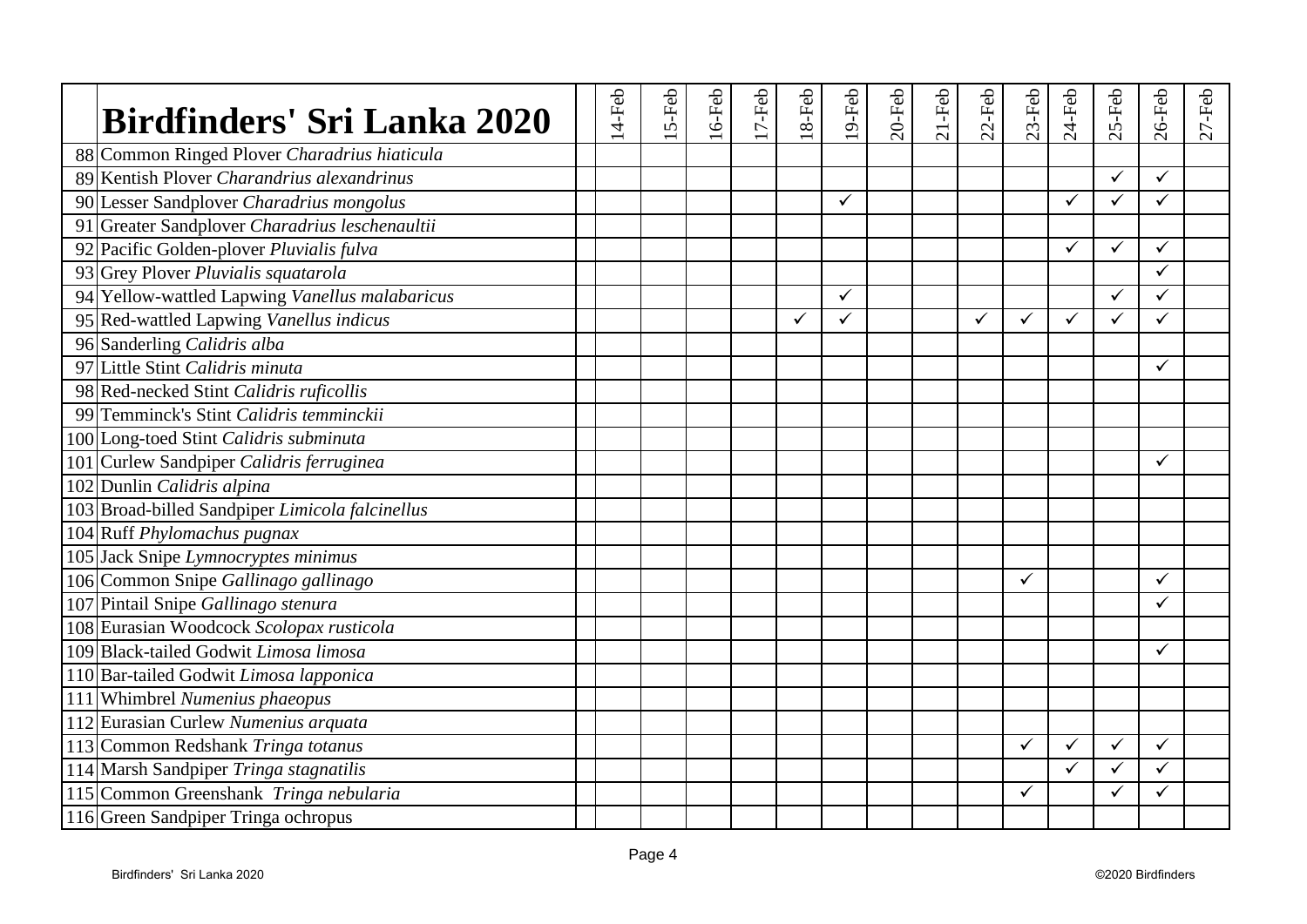| <b>Birdfinders' Sri Lanka 2020</b>                   |   | 14-Feb       | 5-Feb        | $16$ -Feb    | $17-Feb$     | $18-Feb$     | $19$ -Feb    | $20$ -Feb | $21-Feb$     | $22-Feb$ | $23-Feb$     | $24-Feb$     | $25$ -Feb    | $26$ -Feb    | $27 - Feb$ |
|------------------------------------------------------|---|--------------|--------------|--------------|--------------|--------------|--------------|-----------|--------------|----------|--------------|--------------|--------------|--------------|------------|
| 117 Wood Sandpiper Tringa glareola                   |   |              |              |              |              |              | ✓            |           | ✓            |          | ✓            |              |              |              |            |
| 118 Terek Sandpiper Xenus cinereus                   |   |              |              |              |              |              |              |           |              |          |              |              |              |              |            |
| 119 Common Sandpiper Actitis hypoleucos              |   |              |              |              |              |              | $\checkmark$ |           | ✓            |          | $\checkmark$ | ✓            | ✓            | ✓            |            |
| 120 Ruddy Turnstone Arenaria interpres               |   |              |              |              |              |              |              |           |              |          |              |              |              | $\checkmark$ |            |
| 121 Red-necked Phalarope Phalaropus lobatus          |   |              |              |              |              |              |              |           |              |          |              |              |              |              |            |
| 122 Brown-headed Gull Chroicocephalus brunnicephalus |   |              |              |              |              |              |              |           |              |          |              |              |              |              |            |
| 123 Little Tern Sternula albifrons                   |   |              |              |              |              |              |              |           |              |          | $\checkmark$ | ✓            |              | $\checkmark$ |            |
| 124 Saunders' Tern Sternula saundersi                |   |              |              |              |              |              |              |           |              |          |              |              |              | $\checkmark$ |            |
| 125 Gull-billed Tern Galochelidon nilotica           |   |              |              |              |              |              | ✓            |           |              |          |              | ✓            | ✓            | ✓            |            |
| 126 Caspian Tern Hydroprogne caspia                  |   |              |              |              |              |              |              |           |              |          |              |              |              | $\checkmark$ |            |
| 127 Whiskered Tern Chlidonias hybridus               |   |              |              |              |              | ✓            | $\checkmark$ |           |              |          | ✓            | $\checkmark$ | $\checkmark$ | $\checkmark$ | ✓          |
| 128 White-winged Tern Chlidonias leucopterus         |   |              |              |              |              |              |              |           |              |          |              |              |              | ✓            |            |
| 129 Great Crested Tern Thalasseus bergii             |   |              |              |              |              |              |              |           |              |          | $\checkmark$ | ✓            |              | $\checkmark$ |            |
| 130 Lesser Crested Tern Thalasseus bengalensis       |   |              |              |              |              |              |              |           |              |          |              |              |              |              |            |
| 131 Common Tern Sterna hirundo                       |   |              |              |              |              |              |              |           |              |          |              |              |              | $\checkmark$ |            |
| 132 Bridled Tern Onychoprion anaethetus              |   |              |              |              |              |              |              |           |              |          |              | ✓            |              |              |            |
| 133 Rock Pigeon Columba livia                        |   |              |              | ✓            |              | $\checkmark$ | $\checkmark$ | ✓         | $\checkmark$ | ✓        | $\checkmark$ | ✓            | ✓            | ✓            |            |
| 134 Sri Lanka Wood-pigeon Columba torringtonii       | E |              |              |              | $\checkmark$ |              |              | ✓         |              |          |              |              |              |              |            |
| 135 Eurasian Collared-dove Streptopelia decaocto     |   |              |              |              |              |              |              |           |              |          |              |              |              | $\checkmark$ |            |
| 136 Spotted Dove Streptopelia chinensis              |   | ✓            | ✓            | ✓            | $\checkmark$ | ✓            | $\checkmark$ | ✓         |              | ✓        | ✓            | ✓            | ✓            | ✓            |            |
| 137 Asian Emerald Dove Chalcophaps indica            |   | $\checkmark$ | $\checkmark$ | $\checkmark$ | $\checkmark$ | $\checkmark$ |              |           |              |          |              |              |              |              |            |
| 138 Orange-breasted Green-pigeon Treron bicincta     |   |              |              |              |              |              |              | ✓         |              |          |              |              | ✓            |              |            |
| 139 Sri Lanka Green-pigeon Treron pompadora          | E | $\checkmark$ | $\checkmark$ | ✓            |              | $\checkmark$ |              |           |              |          |              |              |              |              |            |
| 140 Green Imperial-pigeon Ducula aenea               |   | ✓            | $\checkmark$ | ✓            | $\checkmark$ | $\checkmark$ | $\checkmark$ |           |              | ✓        | $\checkmark$ | ✓            | ✓            | ✓            |            |
| 141 Sri Lanka Hanging-parrot Loriculus beryllinus    | E | $\checkmark$ | ✓            | $\checkmark$ |              | $\checkmark$ |              |           |              |          |              |              |              |              |            |
| 142 Alexandrine Parakeet Psittacula eupatria         |   | ✓            | $\checkmark$ |              |              |              | $\checkmark$ |           |              |          | $\checkmark$ |              |              |              |            |
| 143 Rose-ringed Parakeet Psittacula krameri          |   |              | ✓            |              |              | ✓            | $\checkmark$ |           |              | ✓        |              | ✓            | ✓            | ✓            | ✓          |
| 144 Plum-headed Parakeet Psittacula cyanocephala     |   |              |              |              |              | ✓            |              |           |              |          |              |              |              |              |            |
| 145 Layard's Parakeet Psittacula calthropae          | E | $\checkmark$ | $\checkmark$ |              | ✓            | ✓            |              |           |              |          |              |              |              |              |            |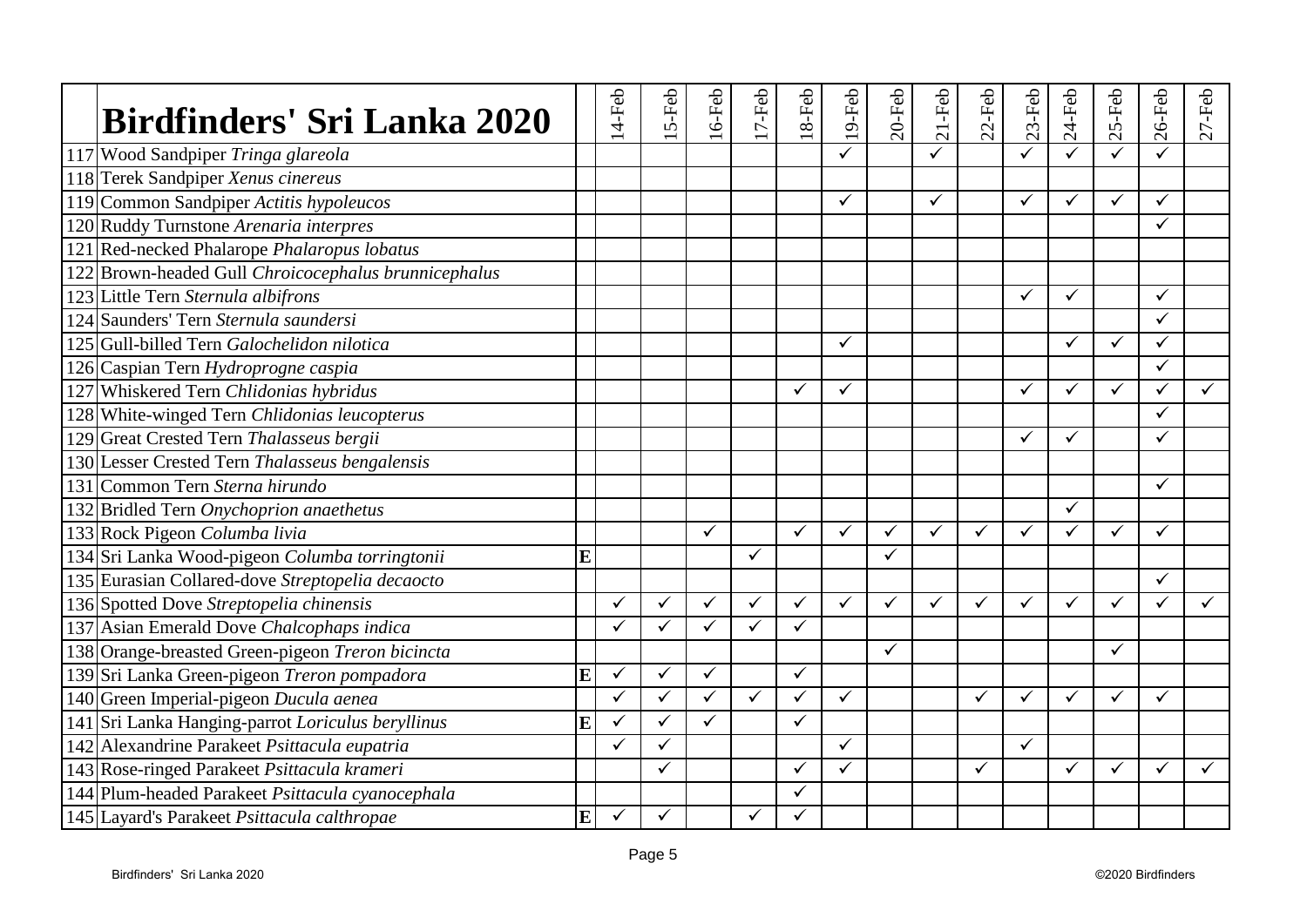| <b>Birdfinders' Sri Lanka 2020</b>                   |   | $14$ -Feb    | 5-Feb        | $16$ -Feb | $17-Feb$ | $18-Feb$ | 19-Feb       | $20$ -Feb | $21-Feb$ | $22$ -Feb | $23$ -Feb    | $24-Feb$     | $25-Feb$ | $26$ -Feb    | $27$ -Feb |
|------------------------------------------------------|---|--------------|--------------|-----------|----------|----------|--------------|-----------|----------|-----------|--------------|--------------|----------|--------------|-----------|
| 146 Pied Cuckoo Clamator jacobinus                   |   |              |              |           |          |          |              |           |          |           |              |              |          |              |           |
| 147 Chestnut-winged Cuckoo Clamator coromandus       |   |              |              |           |          |          |              |           |          |           |              |              |          |              |           |
| 148 Common Hawk-cuckoo <i>Cuculus varius</i>         |   |              |              |           |          |          |              | ✓         |          |           |              |              |          |              |           |
| 149 Indian Cuckoo Cuculus micropterus                |   |              |              |           |          |          |              |           |          |           |              |              |          |              |           |
| 150 Lesser Cuckoo Cuculus poliocephalus              |   |              |              |           |          |          |              |           |          |           |              |              |          |              |           |
| 151 Banded Bay Cuckoo Cacomantis sonneratii          |   |              |              |           |          |          |              |           |          |           |              |              |          |              |           |
| 152 Grey-bellied Cuckoo Cacomantis passerinus        |   |              |              |           |          | ✓        | $\checkmark$ |           |          |           |              |              |          | $\checkmark$ |           |
| 153 Fork-tailed Drongo-cuckoo Surniculus dicruroides |   |              |              |           |          |          |              |           |          |           |              |              |          |              |           |
| 154 Asian Koel Eudynamys scolopacea                  |   | $\checkmark$ |              |           |          |          |              |           |          |           | $\checkmark$ |              |          | $\checkmark$ |           |
| 155 Blue-faced Malkoha Rhobdytes viridirostris       |   |              |              |           |          |          | $\checkmark$ |           |          |           |              |              |          |              |           |
| 156 Red-faced Malkoha Phaenicophaeus pyrrhocephalus  | E |              |              |           | ✓        |          |              |           |          |           |              |              |          |              |           |
| 157 Sirkeer Malkoha Taccocua leschenaultii           |   |              |              |           |          |          |              |           |          |           |              |              |          |              |           |
| 158 Green-billed Coucal Centropus chlororhynchus     | E |              | $\checkmark$ | ✓         |          |          |              |           |          |           |              |              |          |              |           |
| 159 Greater Coucal Centropus sinensis                |   |              |              | ✓         |          |          | $\checkmark$ |           |          |           |              |              |          |              |           |
| 160 Barn Owl Tyto alba stertens                      |   |              |              |           |          |          |              |           |          |           |              | $\checkmark$ |          |              |           |
| 161 Sri Lanka Bay-owl Phodilus assimilis             |   |              |              |           |          |          |              |           |          |           |              |              |          |              |           |
| 162 Indian Scops-owl Otus bakkamoena                 |   |              |              |           |          | ✓        |              |           |          |           |              |              |          |              |           |
| 163 Oriental Scops-owl Otus sunia                    |   |              |              |           |          |          |              |           |          |           |              |              |          |              |           |
| 164 Serendib Scops-owl Otus thilohoffmanni           | E |              |              | ✓         |          |          |              |           |          |           |              |              |          |              |           |
| 165 Spot-bellied Eagle-owl Bubo nipalensis           |   |              |              |           |          |          |              |           |          |           |              |              |          |              |           |
| 166 Brown Fish-owl Ketupa zeylonensis                |   |              |              |           |          |          | $\checkmark$ |           |          |           |              |              |          |              |           |
| 167 Jungle Owlet Glaucidium radiatum                 |   |              |              |           |          |          |              |           |          |           |              | $\checkmark$ |          |              |           |
| 168 Chestnut-backed Owlet Glaucidium castanonotum    | E |              | ✓            |           |          |          |              |           |          |           |              |              |          |              |           |
| 169 Brown Boobook Ninox scutulata                    |   |              |              |           |          |          |              |           |          |           |              |              |          |              |           |
| 170 Brown Wood-owl Strix leptogrammica               |   |              |              |           |          |          | $\checkmark$ |           |          |           |              |              |          |              |           |
| 171 Sri Lanka Frogmouth Batrachostomus moniliger     |   |              |              |           | ✓        |          |              |           |          |           |              |              |          |              |           |
| 172 Indian Nightjar Caprimulgus asiaticus            |   |              |              |           |          |          |              |           |          |           |              |              | ✓        |              |           |
| 173 Jerdon's Nightjar Caprimilgus atripennis         |   |              |              |           |          | ✓        |              |           |          |           |              |              |          |              |           |
| 174 Crested Treeswift Hemiprocne coronata            |   |              |              |           |          |          |              |           |          |           |              |              | ✓        |              |           |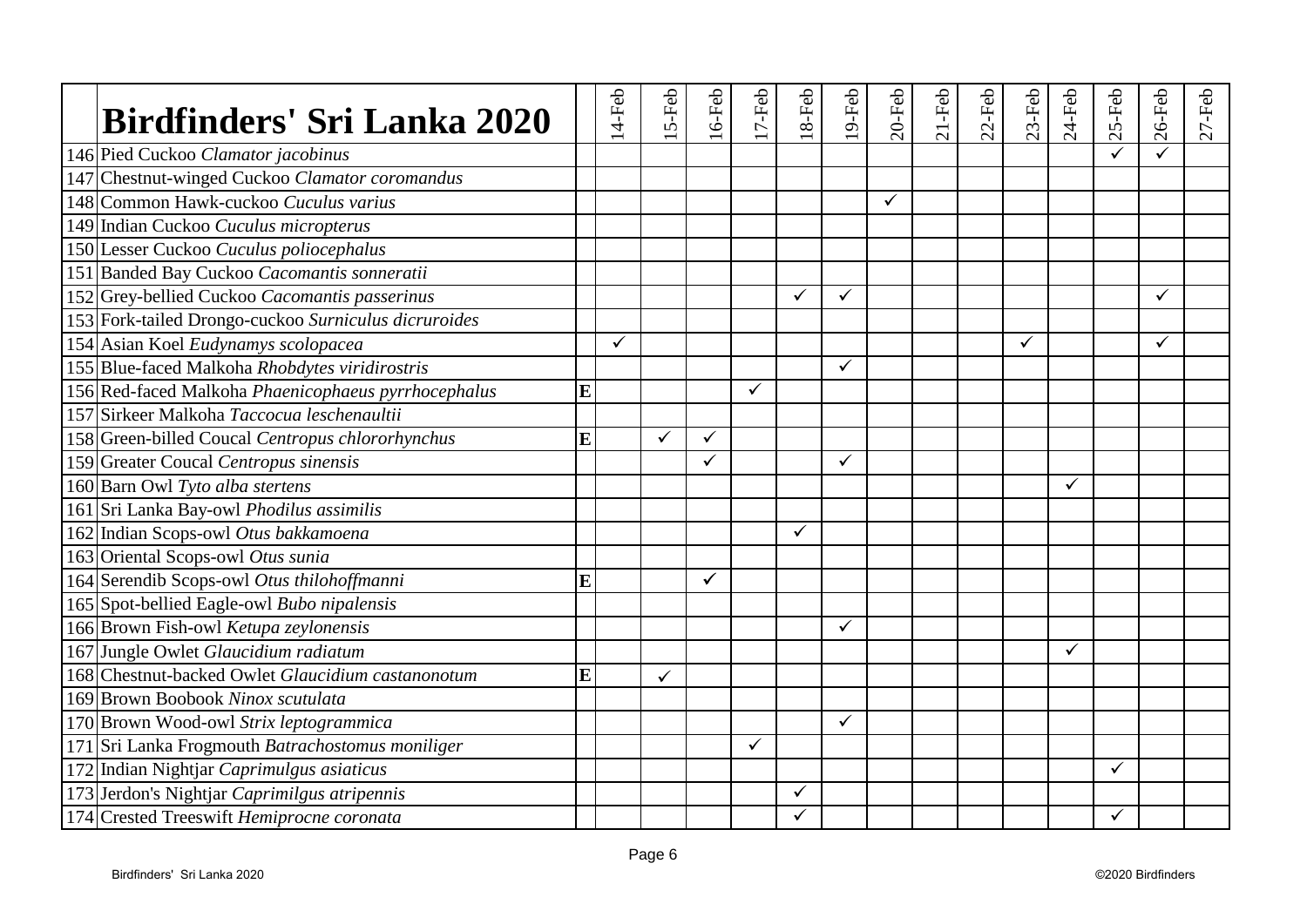| <b>Birdfinders' Sri Lanka 2020</b>                     |                         | $14-Feb$     | 5-Feb        | $16$ -Feb    | $17-Feb$     | $18-Feb$     | $19$ -Feb    | $20$ -Feb | $21-Feb$     | $2-Feb$ | $23-Feb$     | 24-Feb       | 5-Feb        | $26$ -Feb    | $27 - Feb$ |
|--------------------------------------------------------|-------------------------|--------------|--------------|--------------|--------------|--------------|--------------|-----------|--------------|---------|--------------|--------------|--------------|--------------|------------|
| 175 Indian Swiftlet Collocalia unicolor                |                         |              |              |              |              | ✓            |              |           |              |         |              |              |              |              |            |
| 176 Brown-backed Needletail Hirundapus gigantea        |                         |              | $\checkmark$ |              |              |              |              |           |              |         |              |              |              |              |            |
| 177 Alpine Swift Apus melba                            |                         |              |              |              |              |              |              | ✓         |              |         |              |              |              |              |            |
| 178 Little Swift Apus affinis                          |                         | $\checkmark$ | $\checkmark$ | ✓            |              | ✓            | $\checkmark$ |           | $\checkmark$ | ✓       | ✓            | $\checkmark$ | $\checkmark$ | $\checkmark$ |            |
| 179 Blyth's Swift Apus leuconyx                        |                         |              |              |              |              |              |              |           |              |         |              |              |              |              |            |
| 180 Asian Palm-swift Cypsiurus balasiensis             |                         | ✓            |              |              |              | $\checkmark$ |              |           |              | ✓       | ✓            |              | $\checkmark$ | ✓            | ✓          |
| 181 Malabar Trogon Harpactes fasciatus                 |                         |              |              |              | $\checkmark$ |              |              |           |              |         |              |              |              |              |            |
| 182 Stork-billed Kingfisher Pelargopsis capensis       |                         |              | ✓            | $\checkmark$ | $\checkmark$ | ✓            |              |           |              | ✓       | $\checkmark$ |              |              | ✓            |            |
| 183 White-throated Kingfisher Halcyon smyrnensis       |                         | ✓            | ✓            | ✓            |              | ✓            | ✓            |           | $\checkmark$ | ✓       | ✓            | ✓            | $\checkmark$ | ✓            | ✓          |
| 184 Black-capped Kingfisher Halcyon pileata            |                         |              |              |              |              |              |              |           |              |         |              |              |              |              |            |
| 185 Common Kingfisher Alcedo atthis                    |                         | ✓            | $\checkmark$ |              |              |              | $\checkmark$ |           | ✓            | ✓       | ✓            | $\checkmark$ | $\checkmark$ | ✓            |            |
| 186 Blue-eared Kingfisher Alcedo meninting             |                         |              |              |              |              |              |              |           |              |         |              |              |              |              |            |
| 187 Black-backed Dwarf-kingfisher Ceyx erithaca        |                         | $\checkmark$ | ✓            | ✓            |              |              |              |           |              |         |              |              |              |              |            |
| 188 Pied Kingfisher Ceryle rudis                       |                         |              |              |              |              |              |              |           |              |         | ✓            | ✓            | $\checkmark$ |              |            |
| 189 Green Bee-eater Merops orientalis                  |                         |              |              |              |              | ✓            | ✓            |           |              |         | ✓            | ✓            | ✓            | ✓            |            |
| 190 Blue-tailed Bee-eater Merops philippinus           |                         |              | ✓            | ✓            | $\checkmark$ | $\checkmark$ | ✓            |           |              |         |              | ✓            |              | ✓            |            |
| 191 Chestnut-headed Bee-eater Merops leschenaulti      |                         |              |              |              |              |              |              |           |              |         |              |              |              | ✓            |            |
| 192 Indian Roller Coracias benghalensis                |                         |              |              |              |              |              | $\checkmark$ |           |              |         |              |              | ✓            |              |            |
| 193 Dollarbird Eurystomus orientalis                   |                         |              |              |              |              |              |              |           |              |         |              |              |              |              |            |
| 194 Eurasian Hoopoe Upupa epops                        |                         |              |              |              |              |              |              |           |              |         |              |              | $\checkmark$ |              |            |
| 195 Sri Lanka Grey Hornbill Ocyceros gingalensis       | E                       | $\checkmark$ | $\checkmark$ | ✓            |              |              |              |           |              |         |              |              |              |              |            |
| 196 Malabar Pied Hornbill Anthracoceros coronatus      |                         |              |              |              |              |              | ✓            |           |              |         |              | ✓            | $\checkmark$ |              |            |
| 197 Brown-headed Barbet Megalaima zeylanica zeylanica  |                         |              |              |              | ✓            | ✓            | ✓            |           |              |         | ✓            | ✓            | ✓            | ✓            | ✓          |
| 198 Yellow-fronted Barbet Megalaima flavifrons         | E                       | $\checkmark$ | $\checkmark$ | ✓            | $\checkmark$ |              |              |           |              |         |              |              |              |              |            |
| 199 Crimson-fronted Barbet Megalaima rubricapillus     | $\overline{\mathbf{E}}$ | ✓            | ✓            | $\checkmark$ |              |              |              |           | $\checkmark$ |         | ✓            |              |              |              |            |
| 200 Coppersmith Barbet Megalaima haemocephala indica   |                         |              |              |              |              | ✓            | ✓            |           |              |         |              |              | ✓            |              | ✓          |
| 201 Brown-capped Woodpecker Dendrocopus nanus          |                         |              | $\checkmark$ |              |              |              |              |           |              |         |              |              |              |              |            |
| 202 Yellow-crowned Woodpecker Dendrocopus mahrattensis |                         |              |              |              |              | ✓            | ✓            |           |              |         |              |              |              |              |            |
| 203 Rufous Woodpecker Celeus brachyurus                |                         |              |              |              |              |              |              |           |              |         |              |              |              |              |            |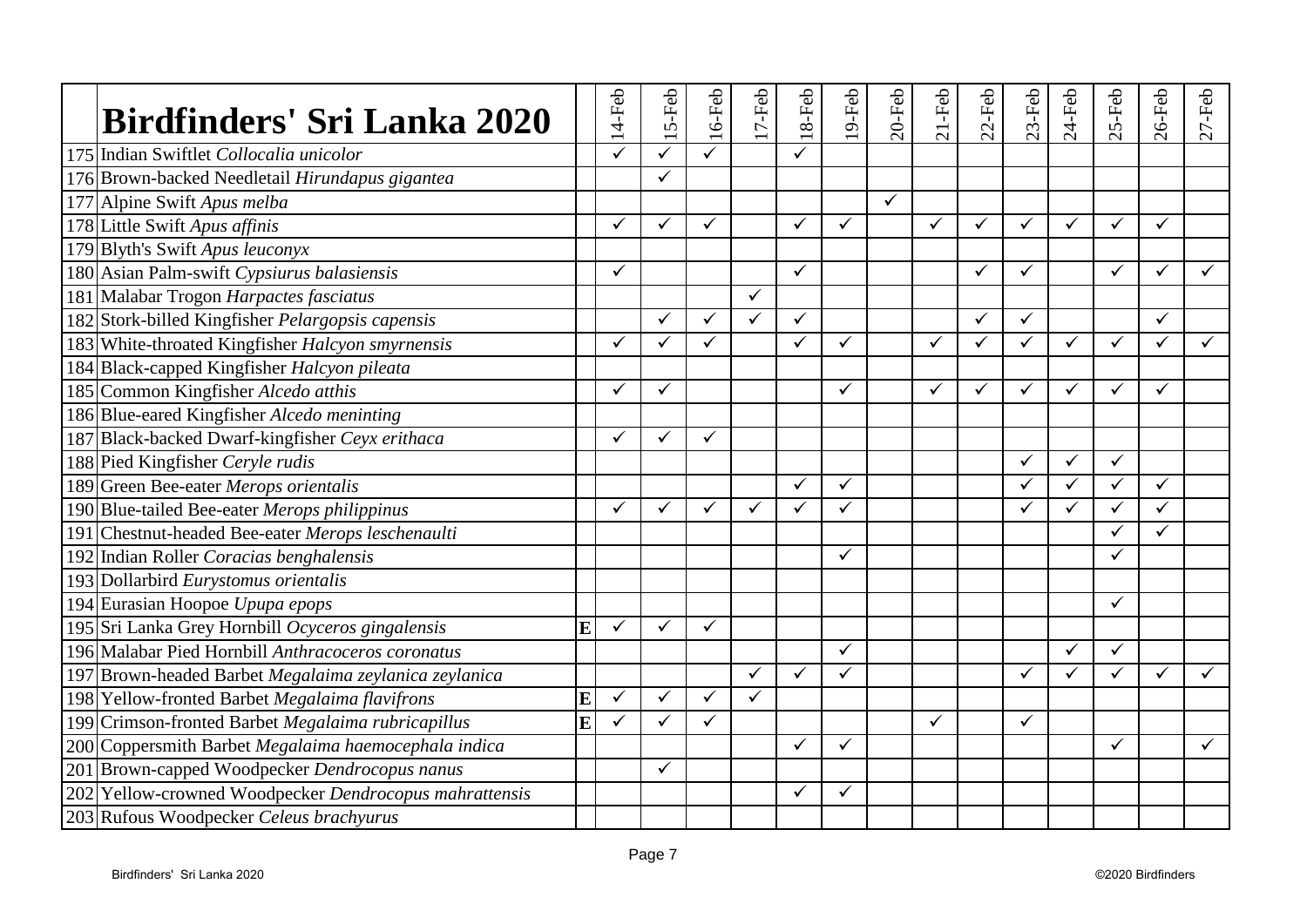| <b>Birdfinders' Sri Lanka 2020</b>                       |   | 14-Feb       | 5-Feb | $16$ -Feb    | $17-Feb$     | $18-Feb$     | $19-Feb$     | $20$ -Feb    | $21$ -Feb    | $2-Feb$      | $23-Feb$     | $24-Feb$     | S-Feb        | $26$ -Feb | $27$ -Feb |
|----------------------------------------------------------|---|--------------|-------|--------------|--------------|--------------|--------------|--------------|--------------|--------------|--------------|--------------|--------------|-----------|-----------|
| 204 Lesser Yellownape Picus chlorolophus                 |   |              |       |              |              |              |              |              |              |              |              |              |              |           |           |
| 205 Streak-throated Woodpecker Picus xanthopygaeus       |   |              |       |              |              |              |              |              |              |              |              |              |              |           |           |
| 206 Black-rumped Flameback Dinopium benghalense psarodes |   | $\checkmark$ | ✓     | $\checkmark$ |              | $\checkmark$ |              |              |              | $\checkmark$ | ✓            | ✓            |              |           |           |
| 207 Crimson-backed Flameback Chrysocolaptes stricklandi  | E |              |       |              | $\checkmark$ |              |              |              |              |              |              |              |              |           |           |
| 208 White-naped Woodpecker Chrysocolaptes festivus       |   |              |       |              |              |              |              |              |              |              |              | $\checkmark$ |              |           |           |
| 209 Indian Pitta Pitta brachyura                         |   |              | ✓     |              |              | ✓            |              |              | $\checkmark$ |              |              |              |              |           |           |
| 210 Jerdon's Bushlark Mirafra affinis                    |   |              |       |              |              |              | $\checkmark$ |              |              |              |              |              | ✓            | ✓         |           |
| 211 Ashy-crowned Sparrow-lark Eremopterix grisea         |   |              |       |              |              |              |              |              |              |              |              |              | $\checkmark$ |           |           |
| 212 Oriental Skylark Alauda gulgula                      |   |              |       |              |              |              |              |              |              |              |              |              | $\checkmark$ |           |           |
| 213 Sand Martin Riparia riparia                          |   |              |       |              |              |              |              |              |              |              |              |              |              | ✓         |           |
| 214 Eurasian Swallow Hirundo rustica                     |   |              |       | ✓            |              | ✓            | $\checkmark$ | $\checkmark$ |              | $\checkmark$ | ✓            | $\checkmark$ | $\checkmark$ | ✓         |           |
| 215 Hill Swallow Hirundo domicola                        |   |              |       |              |              |              |              | ✓            | ✓            |              |              |              |              |           |           |
| 216 Red-rumped Swallow Cecropis daurica                  |   |              |       |              |              |              |              |              |              |              |              |              |              |           |           |
| 217 Sri Lanka Swallow Cecropis hyperythra                | E | $\checkmark$ | ✓     | $\checkmark$ |              | ✓            |              |              |              |              | ✓            |              |              |           |           |
| 218 Richard's Pipit Anthus richardi                      |   |              |       |              |              |              |              |              |              |              |              |              |              |           |           |
| 219 Oriental Pipit Anthus rufulus                        |   |              |       |              |              |              |              | ✓            |              |              | $\checkmark$ |              | $\checkmark$ | ✓         |           |
| 220 Blyth's Pipit Anthus godlewskii                      |   |              |       |              |              |              |              |              |              |              |              |              |              |           |           |
| 221 Red-throated Pipit Anthus cervinus                   |   |              |       |              |              |              |              |              |              |              |              |              |              |           |           |
| 222 Forest Wagtail Dendronathus indicus                  |   |              |       |              |              | $\checkmark$ |              | $\checkmark$ | $\checkmark$ |              |              |              |              |           |           |
| 223 Western Yellow Wagtail Motacilla flava               |   |              |       |              |              |              | $\checkmark$ |              |              | $\checkmark$ |              | ✓            |              |           |           |
| 224 Grey Wagtail Motacilla cinerea                       |   |              |       |              |              |              |              | ✓            | $\checkmark$ |              |              |              |              |           |           |
| 225 White Wagtail Motacilla alba                         |   |              |       |              |              |              |              |              |              |              |              |              |              |           |           |
| 226 Citrine Wagtail Motacilla citreola                   |   |              |       |              |              | ✓            |              |              |              |              |              |              |              |           |           |
| 227 Sri Lanka Woodshrike Tephrodornis affinis            | E |              |       |              |              | $\checkmark$ |              |              |              |              |              |              | $\checkmark$ | ✓         |           |
| 228 Scarlet Minivet Pericrocotus flammeus                |   | $\checkmark$ | ✓     | $\checkmark$ | ✓            | $\checkmark$ |              |              |              |              |              | $\checkmark$ |              |           |           |
| 229 Small Minivet Pericrocotus cinnamomeus               |   |              |       |              |              |              | $\checkmark$ |              |              |              |              |              |              | ✓         |           |
| 230 Large Cuckooshrike Coracina macei                    |   |              |       |              |              |              |              |              |              |              |              |              |              |           |           |
| 231 Black-headed Cuckooshrike Lalage melanoptera         |   |              |       |              |              | ✓            |              |              |              |              |              |              |              | ✓         |           |
| 232 Bar-winged Flycatcher-shrike Hemipus picatus         |   | $\checkmark$ |       |              | $\checkmark$ |              |              |              |              |              |              |              |              |           |           |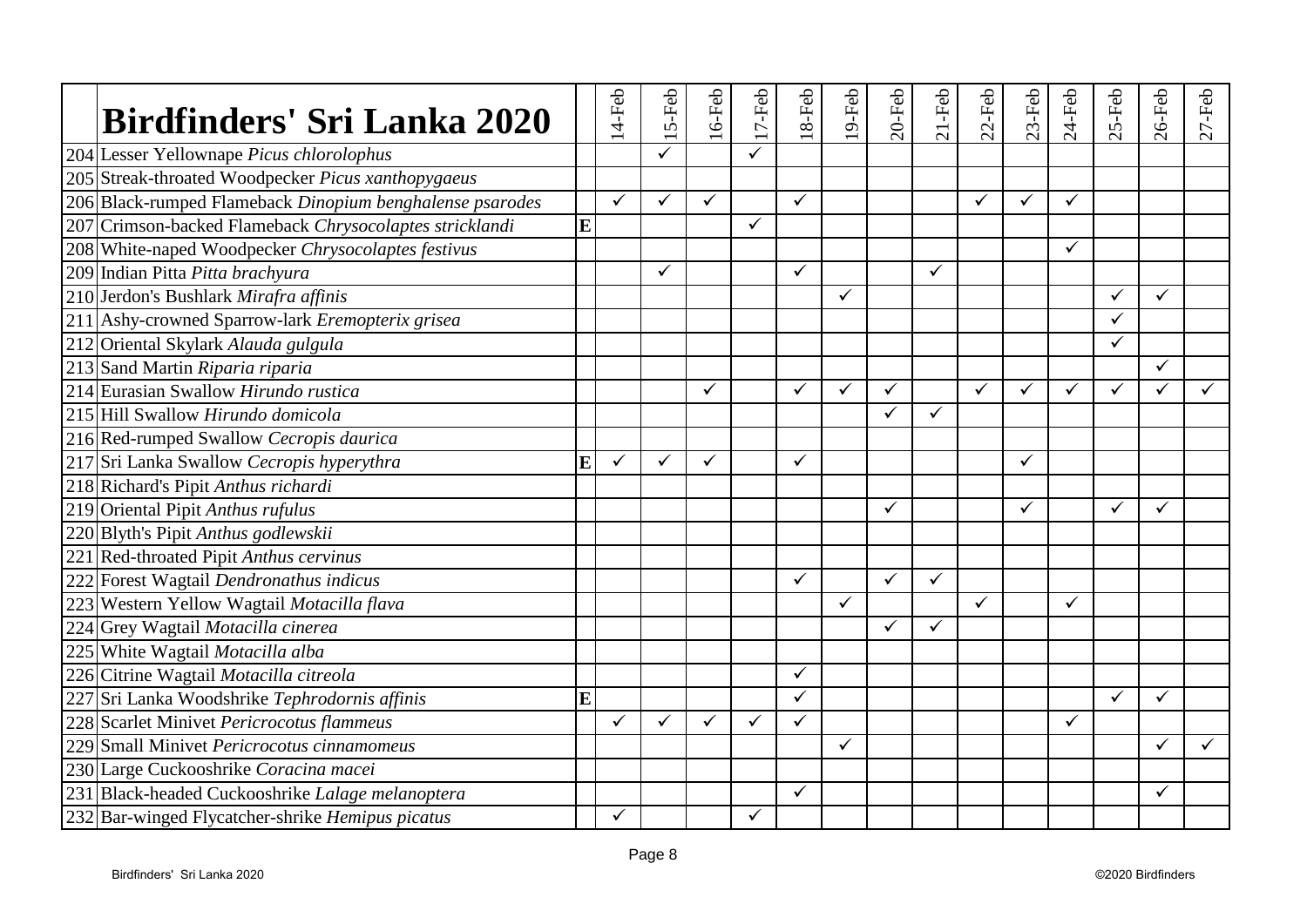| Birdfinders' Sri Lanka 2020                       |   | 14-Feb       | 5-Feb        | $16$ -Feb | $17-Feb$     | $18-Feb$     | $19-Feb$     | $20$ -Feb    | $21-Feb$     | $22$ -Feb    | $23-Feb$     | $24-Feb$ | 5-Feb<br>$\mathbf{C}$ | $26$ -Feb    | $27-Feb$     |
|---------------------------------------------------|---|--------------|--------------|-----------|--------------|--------------|--------------|--------------|--------------|--------------|--------------|----------|-----------------------|--------------|--------------|
| 233 Black-capped Bulbul Pycnonotus melanicterus   | E | $\checkmark$ | ✓            | ✓         |              | ✓            |              | ✓            |              |              |              |          |                       |              |              |
| 234 Red-vented Bulbul Pycnonotus cafer            |   | ✓            | $\checkmark$ |           | $\checkmark$ | $\checkmark$ | $\checkmark$ | ✓            | $\checkmark$ | $\checkmark$ | ✓            | ✓        | $\checkmark$          | $\checkmark$ | $\checkmark$ |
| 235 Yellow-eared Bulbul Pycnonotus penicillatus   | E |              |              |           |              |              |              | ✓            | $\checkmark$ |              |              |          |                       |              |              |
| 236 White-browed Bulbul Pycnonotus luteolus       |   |              |              |           | $\checkmark$ |              | ✓            | $\checkmark$ |              |              |              |          |                       |              |              |
| 237 Yellow-browed Bulbul Hypsipetes indicus       |   | ✓            | ✓            | ✓         |              | $\checkmark$ |              |              |              |              |              |          |                       |              |              |
| 238 Square-tailed Bulbul Hypsipetes ganeesa       |   | ✓            | ✓            | ✓         | $\checkmark$ | $\checkmark$ |              |              |              |              |              |          |                       |              |              |
| 239 Jerdon's Leafbird Chloropsis jerdoni          |   |              |              |           |              |              |              |              |              |              |              |          |                       |              |              |
| 240 Golden-fronted Leafbird Chloropsis aurifrons  |   | $\checkmark$ |              |           |              |              |              |              |              |              |              |          |                       |              |              |
| 241 Common Iora Aegithinia tiphia                 |   |              | ✓            | ✓         |              |              | $\checkmark$ |              |              |              | ✓            |          | ✓                     | ✓            |              |
| 242 Marshall's Iora Aegithina nigrolutea          |   |              |              |           |              | ✓            | ✓            |              |              |              |              |          |                       |              |              |
| 243 Indian Blue Robin Larvivora brunea            |   |              |              |           |              |              |              | ✓            |              |              |              |          |                       |              |              |
| 244 Oriental Magpie-robin Copsychus saularis      |   |              | ✓            | ✓         | ✓            | ✓            | ✓            | $\checkmark$ | ✓            | ✓            | $\checkmark$ | ✓        | ✓                     | ✓            |              |
| 245 White-rumped Shama Copsychus malabarichus     |   |              |              |           |              |              |              |              | $\checkmark$ |              |              |          |                       |              |              |
| 246 Pied Bushchat Saxicola caprata                |   |              |              |           |              |              |              | $\checkmark$ |              |              |              |          |                       |              |              |
| 247 Indian Robin Saxicoloides fulicata            |   |              |              |           |              | ✓            | ✓            |              |              |              |              |          | $\checkmark$          | ✓            |              |
| 248 Blue Rock-thrush Monticola solitarius         |   |              |              |           |              |              |              |              |              |              |              |          |                       |              |              |
| 249 Sri Lanka Whistling-thrush Myiophoneus blighi | Ē |              |              |           |              |              |              | ✓            |              |              |              |          |                       |              |              |
| 250 Pied Thrush Geokichla wardii                  |   |              |              |           |              |              |              | ✓            | $\checkmark$ |              |              |          |                       |              |              |
| 251 Orange-headed Thrush Geokichla citrina        |   |              |              |           |              |              |              |              |              |              |              |          |                       |              |              |
| 252 Spot-winged Thrush Geokichla spiloptera       | E |              | $\checkmark$ | ✓         | $\checkmark$ |              |              |              | ✓            |              |              |          |                       |              |              |
| 253 Sri Lanka Thrush Zoothera imbricata           | E |              |              |           | ✓            |              |              |              |              |              |              |          |                       |              |              |
| 254 Indian Blackbird Turdus simillimus kinnisi    |   |              |              |           |              |              | ✓            | ✓            | $\checkmark$ |              |              |          |                       |              |              |
| 255 Sri Lanka Bush-warbler Elaphrornis pallisery  | E |              |              |           |              |              |              | ✓            |              |              |              |          |                       |              |              |
| 256 Zitting Cisticola Cisticola juncidis          |   |              |              |           |              |              | ✓            | ✓            |              |              | $\checkmark$ |          | $\checkmark$          | ✓            | $\checkmark$ |
| 257 Hume's Whitethroat Sylvia althaea             |   |              |              |           |              |              |              |              |              |              |              |          |                       | ✓            |              |
| 258 Grey-breasted Prinia Prinia hodgsonii         |   |              |              |           |              |              | $\checkmark$ |              |              |              |              |          |                       |              |              |
| 259 Plain Prinia Prinia inornata                  |   |              |              |           |              |              | ✓            |              |              |              | $\checkmark$ |          | ✓                     | ✓            |              |
| 260 Ashy Prinia Prinia socialis                   |   |              |              |           |              | ✓            | ✓            |              |              |              |              |          |                       |              |              |
| 261 Jungle Prinia Prinia sylvatica                |   |              |              |           |              |              | ✓            |              |              |              |              |          |                       |              |              |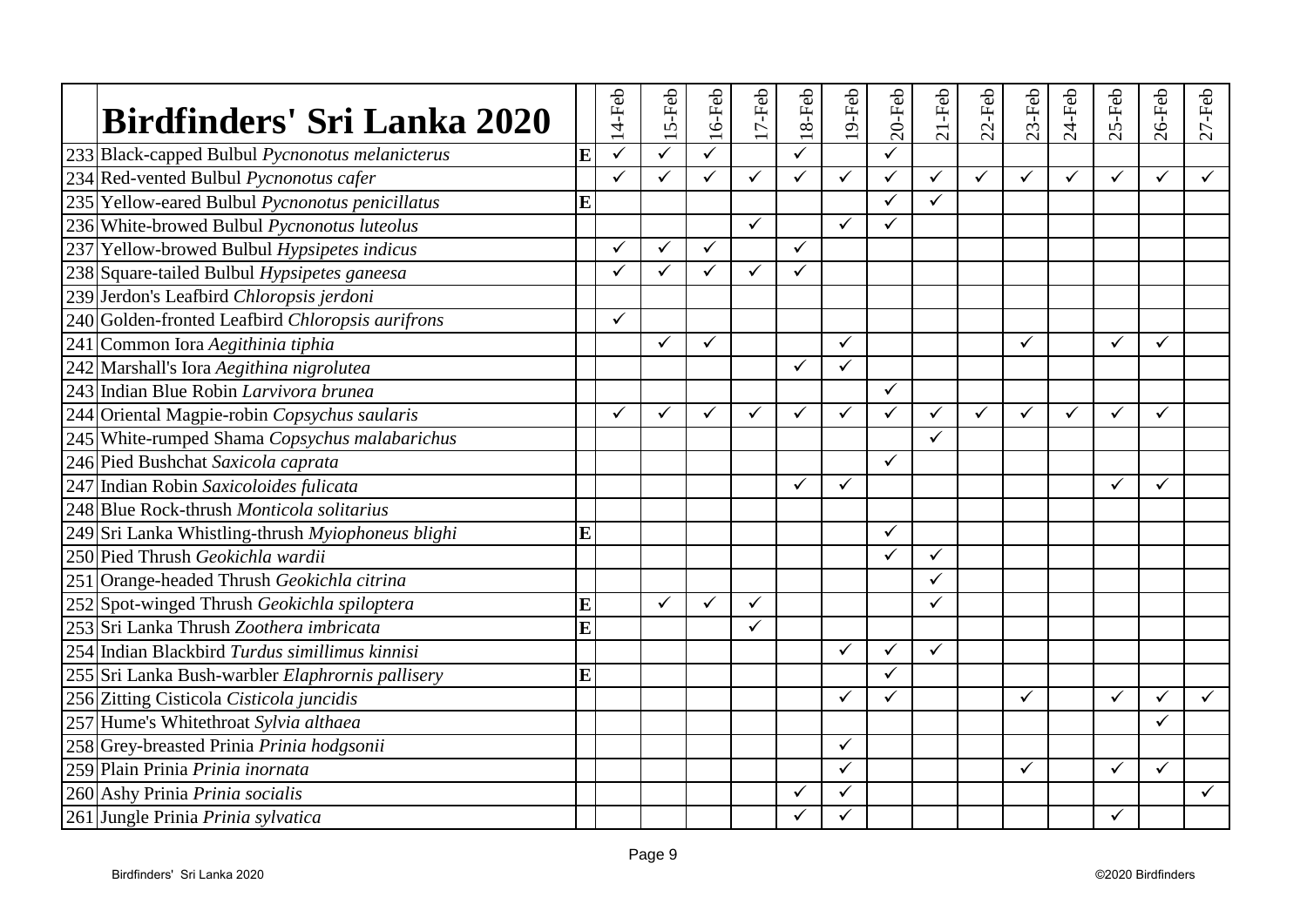| <b>Birdfinders' Sri Lanka 2020</b>                              |   | $14-Feb$     | 5-Feb        | $16$ -Feb | $17-Feb$     | $18-Feb$     | $19$ -Feb    | $20$ -Feb    | $21-Feb$     | $22$ -Feb    | $23-Feb$     | 24-Feb       | S-Feb<br>$\sim$ | $26$ -Feb | $27 - Feb$ |
|-----------------------------------------------------------------|---|--------------|--------------|-----------|--------------|--------------|--------------|--------------|--------------|--------------|--------------|--------------|-----------------|-----------|------------|
| 262 Common Tailorbird Orthotomus sutorius sutorius              |   |              |              |           |              | ✓            | ✓            | ✓            |              |              |              |              |                 |           |            |
| 263 Blyth's Reed Warbler Acrocephalus dumetorum                 |   |              |              |           |              |              | $\checkmark$ |              |              | $\checkmark$ |              |              |                 |           |            |
| 264 Clamorous Reed Warbler Acrocephalus stentoreus              |   |              |              |           |              |              |              |              |              |              | ✓            |              |                 | ✓         |            |
| 265 Green Warbler Phylloscopus nitidus                          |   |              |              |           |              |              |              | ✓            |              |              |              |              |                 |           |            |
| 266 Greenish Warbler Phylloscopus trochiloides                  |   |              |              |           |              |              |              |              |              |              |              |              |                 |           |            |
| 267 Large-billed Leaf Warbler Phylloscopus magnirostris         |   |              |              |           |              |              |              | $\checkmark$ |              |              |              |              |                 |           |            |
| 268 Tickell's Blue Flycatcher Cyornis tickelliae                |   | $\checkmark$ | $\checkmark$ | ✓         |              |              |              |              | $\checkmark$ |              |              |              |                 |           |            |
| 269 Dull-blue Flycatcher Eumyias sordida                        | E |              |              |           |              |              |              | $\checkmark$ |              |              |              |              |                 |           |            |
| 270 Brown-breasted Flycatcher Muscicapa muttui                  |   | $\checkmark$ | ✓            | ✓         | $\checkmark$ | ✓            |              |              | $\checkmark$ | ✓            |              |              |                 |           |            |
| 271 Asian Brown Flycatcher Muscicapa latirostris                |   |              | $\checkmark$ |           | ✓            | ✓            |              |              |              |              |              |              |                 |           |            |
| 272 Kashmir Flycatcher Ficedula subrubra                        |   |              |              |           |              |              |              |              |              |              |              |              |                 |           |            |
| 273 Grey-headed Canary-flycatcher Culicicapa ceylonensis        |   |              |              |           |              |              |              | $\checkmark$ |              |              |              |              |                 |           |            |
| 274 White-browed Fantail Rhipidura aureola                      |   |              |              | ✓         |              | $\checkmark$ | $\checkmark$ |              |              |              |              |              | $\checkmark$    |           |            |
| 275 Black-naped Monarch Hypothymis azurea                       |   |              | ✓            |           | $\checkmark$ |              |              |              |              |              |              |              |                 |           |            |
| 276 Indian Paradise-flycatcher Terpsiphone paradisi ceylonensis |   |              | $\checkmark$ |           | $\checkmark$ | ✓            | $\checkmark$ |              |              |              |              |              | ✓               |           |            |
| 277 Brown-capped Babbler Pellornium fuscocapillum               | E |              | $\checkmark$ | ✓         |              |              |              |              | $\checkmark$ |              |              |              |                 |           |            |
| 278 Sri Lanka Scimitar-babbler Pomatorhinus melanurus           | E |              |              |           | ✓            |              |              | $\checkmark$ |              |              |              |              |                 |           |            |
| 279 Tawny-bellied Babbler Dumetia hyperythra                    |   |              |              |           |              |              |              |              |              |              |              |              |                 |           |            |
| 280 Dark-fronted Babbler Rhopocichla atriceps                   |   | $\checkmark$ | ✓            |           | $\checkmark$ |              |              | ✓            |              |              |              |              |                 |           |            |
| 281 Yellow-eyed Babbler Chrysomma sinense                       |   |              |              |           |              |              | $\checkmark$ |              |              |              |              |              |                 |           |            |
| 282 Orange-billed Babbler Turdoides rufescens                   | E | $\checkmark$ | $\checkmark$ | ✓         | $\checkmark$ | $\checkmark$ |              | $\checkmark$ |              |              |              |              |                 |           |            |
| 283 Yellow-billed Babbler Turdoides affinis                     |   | ✓            | ✓            | ✓         |              | $\checkmark$ | $\checkmark$ |              |              | ✓            | ✓            | $\checkmark$ | $\checkmark$    | ✓         |            |
| 284 Ashy-headed Laughingthrush Garrulax cinereifrons            | Ē |              |              |           | $\checkmark$ |              |              |              |              |              |              |              |                 |           |            |
| 285 Great Tit Parus major mahrattarum                           |   |              |              |           |              |              | $\checkmark$ | ✓            | $\checkmark$ | $\checkmark$ |              |              |                 |           |            |
| 286 Velvet-fronted Nuthatch Sitta frontalis                     |   |              |              |           |              |              |              | $\checkmark$ | ✓            |              |              |              |                 |           |            |
| 287 Purple-rumped Sunbird Nectarinia zeylonica                  |   | ✓            | ✓            | ✓         | ✓            | ✓            | $\checkmark$ |              |              | $\checkmark$ | ✓            | ✓            | $\checkmark$    |           |            |
| 288 Long-billed Sunbird Nectarinia lotenia                      |   |              | ✓            |           | ✓            |              |              | $\checkmark$ | $\checkmark$ | $\checkmark$ | $\checkmark$ |              |                 |           |            |
| 289 Purple Sunbird Nectarinia asiatica                          |   |              |              |           |              | ✓            | ✓            |              | ✓            |              |              |              |                 | ✓         |            |
| 290 Thick-billed Flowerpecker Dicaeum agile                     |   |              |              |           |              |              |              |              |              |              |              |              |                 |           |            |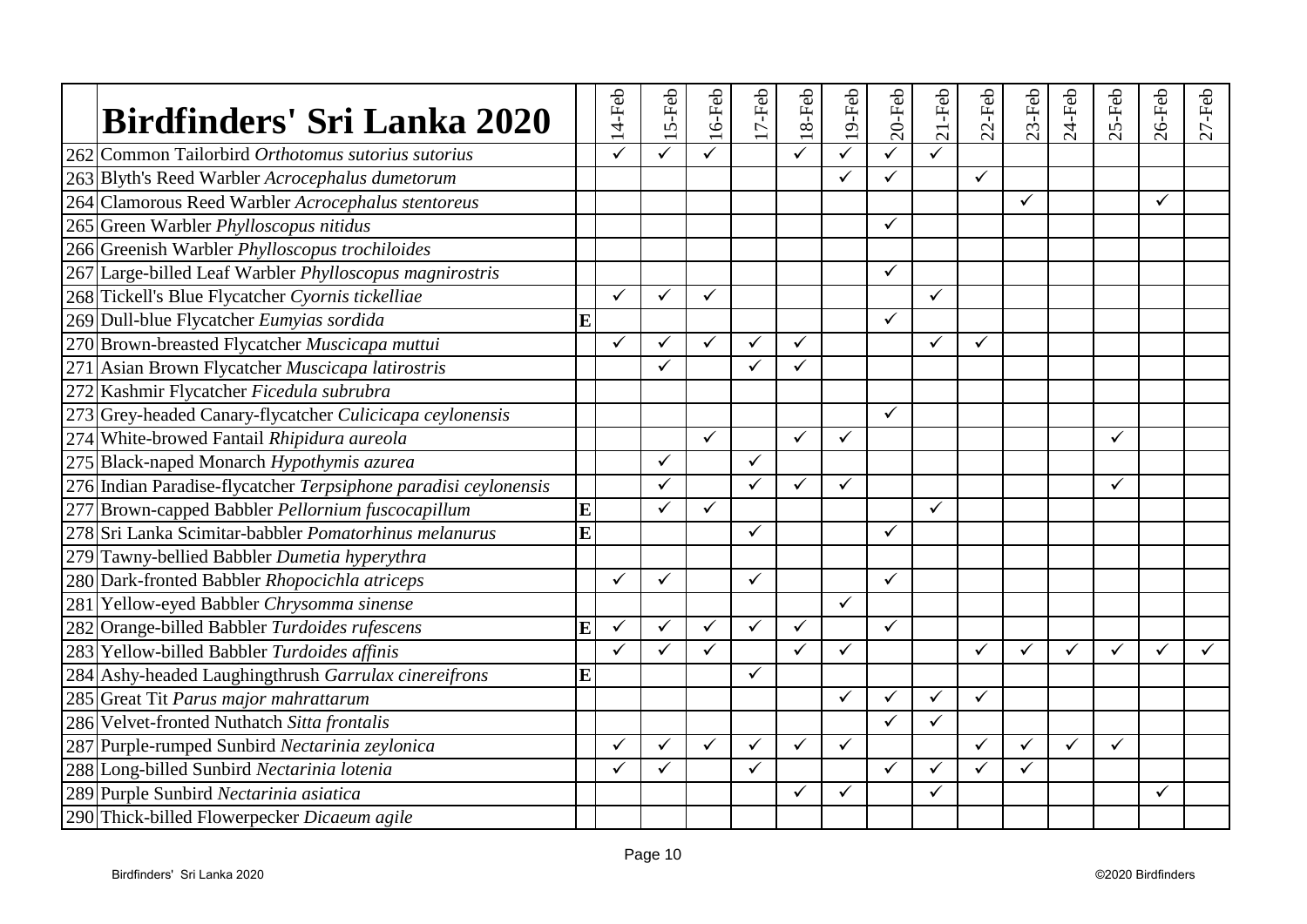| <b>Birdfinders' Sri Lanka 2020</b>                              |   | 14-Feb       | 5-Feb        | $16$ -Feb    | $17-Feb$     | $18-Feb$     | $19$ -Feb    | $20$ -Feb    | $21$ -Feb    | $22$ -Feb    | $23-Feb$     | $24-Feb$     | S-Feb<br>$\sim$ | $26$ -Feb    | $27 - Feb$   |
|-----------------------------------------------------------------|---|--------------|--------------|--------------|--------------|--------------|--------------|--------------|--------------|--------------|--------------|--------------|-----------------|--------------|--------------|
| 291 White-throated Flowerpecker Dicaeum vincens                 | E |              |              |              |              |              |              |              |              |              |              |              |                 |              |              |
| 292 Pale-billed Flowerpecker Dicaeum erythrorhynchos            |   | $\checkmark$ |              |              |              |              |              | ✓            |              |              | $\checkmark$ |              | $\checkmark$    |              |              |
| 293 Indian White-eye Zosterops palpebrosa                       |   | ✓            | ✓            | $\checkmark$ |              | ✓            | $\checkmark$ | ✓            |              |              |              |              |                 |              |              |
| 294 Sri Lanka White-eye Zosterops ceylonensis                   | E |              |              |              | $\checkmark$ |              |              | ✓            | $\checkmark$ |              |              |              |                 |              |              |
| 295 Black-hooded Oriole Oriolus xanthornus                      |   | $\checkmark$ | ✓            | ✓            | $\checkmark$ | ✓            | $\checkmark$ |              |              | $\checkmark$ | ✓            | ✓            | $\checkmark$    | ✓            |              |
| 296 Indian Golden Oriole Oriolus kundoo                         |   |              |              |              |              |              |              |              |              |              |              |              |                 |              |              |
| 297 Bay-backed Shrike Lanius vittatus                           |   |              |              |              |              |              |              |              |              |              |              |              |                 |              | $\checkmark$ |
| 298 Brown Shrike Lanius cristatus                               |   |              |              |              |              | ✓            | $\checkmark$ | $\checkmark$ |              |              |              |              | $\checkmark$    | $\checkmark$ |              |
| 299 Long-tailed Shrike Lanius schach                            |   |              |              |              |              |              |              |              |              |              |              |              |                 |              |              |
| 300 Black Drongo Dicrurus macrocercus                           |   |              |              |              |              |              |              |              |              |              |              |              |                 |              |              |
| 301 Ashy Drongo Dicrurus leucophaeus                            |   |              |              |              |              |              |              |              |              |              |              |              |                 |              |              |
| 302 White-bellied Drongo Dicrurus caerulescens                  |   | $\checkmark$ | ✓            | ✓            | $\checkmark$ | ✓            |              |              |              | ✓            | ✓            |              |                 |              |              |
| 303 Greater Racket-tailed Drongo Dicrurus paradiseus ceylonicus |   |              |              |              |              |              |              |              |              |              |              |              |                 |              |              |
| 304 Sri Lanka Drongo Dicrurus lophorinus                        | E |              | ✓            | $\checkmark$ | $\checkmark$ |              |              |              |              |              |              |              |                 |              |              |
| 305 Ashy Woodswallow Artamus fuscus                             |   |              |              |              |              |              |              |              |              |              |              |              |                 |              |              |
| 306 Sri Lanka Blue-magpie Cissa ornata                          | E |              |              | ✓            | $\checkmark$ |              |              | $\checkmark$ |              |              |              |              |                 |              |              |
| 307 House Crow Corvus splendens                                 |   |              |              |              |              | ✓            |              |              | ✓            | ✓            | $\checkmark$ | ✓            | $\checkmark$    | $\checkmark$ | $\checkmark$ |
| 308 Large-billed Crow Corvus macrorhinchus culminatus           |   | $\checkmark$ | $\checkmark$ | ✓            |              | $\checkmark$ | $\checkmark$ | $\checkmark$ | $\checkmark$ | $\checkmark$ | ✓            | ✓            | $\checkmark$    |              | ✓            |
| 309 White-faced Starling Sturnus albofrontatus                  | E |              |              |              | $\checkmark$ |              |              |              |              |              |              |              |                 |              |              |
| 310 Brahminy Starling Sturnus pagodarum                         |   |              |              |              |              |              |              |              |              |              |              |              | $\checkmark$    |              |              |
| 311 Rosy Starling Sturnus roseus                                |   |              |              |              |              |              |              |              |              |              |              |              |                 |              |              |
| 312 Common Myna Acridotheres tristis                            |   | $\checkmark$ | $\checkmark$ | $\checkmark$ |              | ✓            | $\checkmark$ | ✓            | $\checkmark$ | $\checkmark$ | ✓            | $\checkmark$ | $\checkmark$    | ✓            | ✓            |
| 313 Sri Lanka Myna Gracula ptilogenys                           | E |              |              | $\checkmark$ | $\checkmark$ | ✓            |              |              |              |              |              |              |                 |              |              |
| 314 Southern Hill Myna Gracula indica                           |   | $\checkmark$ | ✓            | $\checkmark$ |              |              |              |              | $\checkmark$ |              |              |              |                 |              |              |
| 315 House Sparrow Passer domesticus                             |   |              |              |              |              |              | $\checkmark$ | ✓            | ✓            | ✓            |              | ✓            | $\checkmark$    | ✓            |              |
| 316 Streaked Weaver Ploceus manyar                              |   |              |              |              |              |              |              |              |              |              |              | ✓            |                 | ✓            |              |
| 317 Baya Weaver Ploceus philippinus                             |   |              |              |              |              |              |              |              |              |              |              |              |                 |              |              |
| 318 Indian Silverbill Lonchura malabarica                       |   |              |              |              |              |              |              |              |              |              |              |              |                 |              |              |
| 319 White-rumped Munia Lonchura striata                         |   |              | ✓            | ✓            |              |              |              |              |              | ✓            | $\checkmark$ |              |                 |              |              |